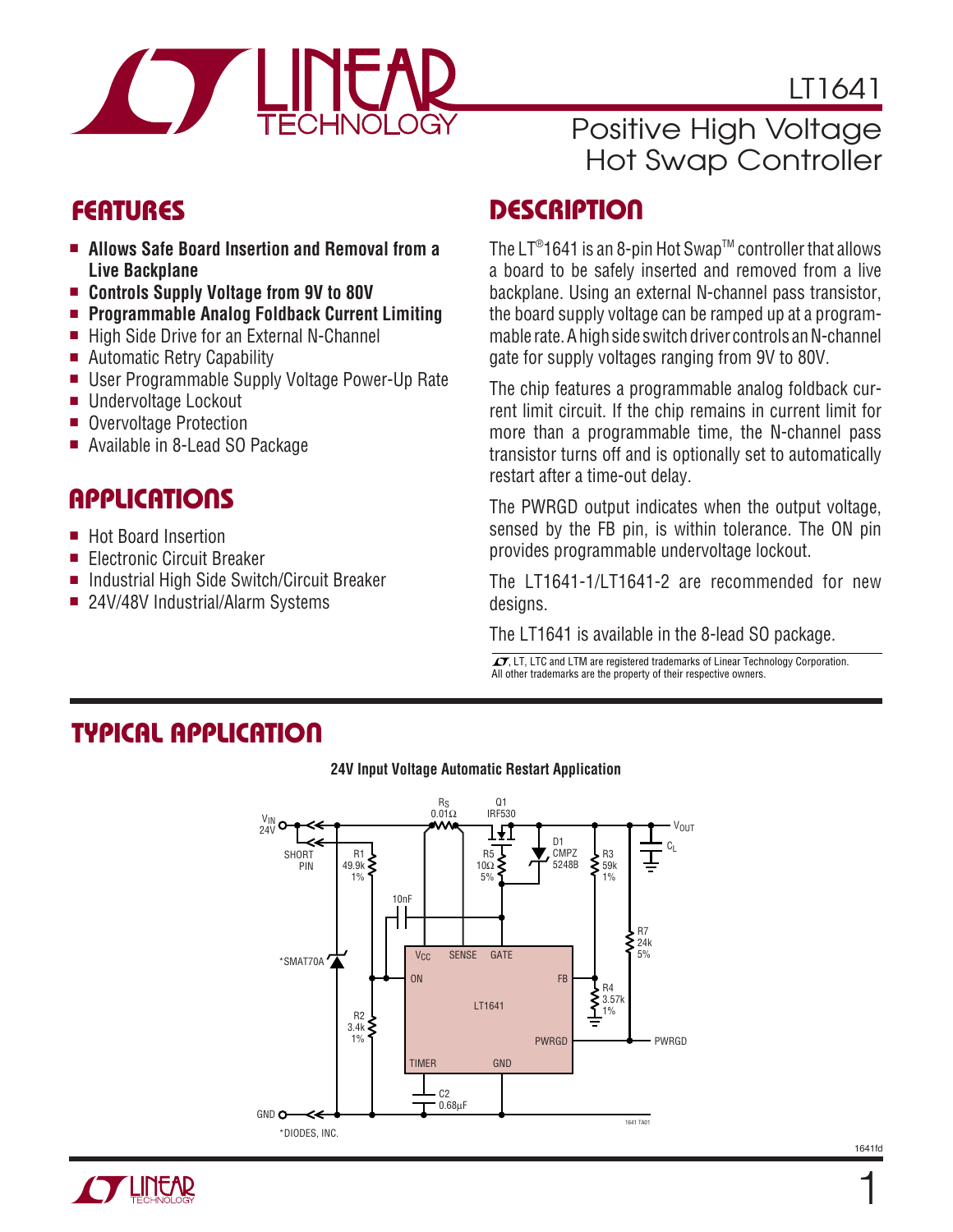**(Note 1)**

| <b>Operating Temperature Range</b>         |  |
|--------------------------------------------|--|
|                                            |  |
|                                            |  |
|                                            |  |
| Lead Temperature (Soldering, 10 sec) 300°C |  |
|                                            |  |

# **ABSOLUTE MAXIMUM RATINGS PACKAGE/ORDER INFORMATION**



Consult LTC Marketing for parts specified with wider operating temperature ranges.

### **DC ELECTRICAL CHARACTERISTICS** The  $\bullet$  denotes the specifications which apply over the full operating **temperature range, otherwise specifications are at**  $T_A = 25^\circ C$ **. V<sub>cc</sub> = 24V**

| <b>SYMBOL</b>          | <b>PARAMETER</b>                                | <b>CONDITIONS</b>                                                             |                        | <b>MIN</b> | <b>TYP</b>     | <b>MAX</b> | <b>UNITS</b>     |
|------------------------|-------------------------------------------------|-------------------------------------------------------------------------------|------------------------|------------|----------------|------------|------------------|
| $V_{CC}$               | V <sub>CC</sub> Operating Range                 |                                                                               | $\bullet$              | 9          |                | 80         | $\vee$           |
| Icc                    | V <sub>CC</sub> Supply Current                  | $ON = 3V$                                                                     | $\bullet$              |            | $\overline{2}$ | 5.5        | mA               |
| VLKO                   | V <sub>CC</sub> Undervoltage Lockout            |                                                                               | $\bullet$              | 7.5        | 8.3            | 8.8        | V                |
| $V_{FBH}$              | FB Pin High Voltage Threshold                   | FB Low to High Transition                                                     | $\bullet$              | 1.280      | 1.313          | 1.345      | $\vee$           |
| V <sub>FBL</sub>       | FB Pin Low Voltage Threshold                    | FB High to Low Transition                                                     | ●                      | 1.221      | 1.233          | 1.245      | $\vee$           |
| V <sub>FBHST</sub>     | FB Pin Hysteresis Voltage                       |                                                                               |                        |            | 80             |            | mV               |
| <b>INFB</b>            | FB Pin Input Current                            | $V_{FB} = GND$                                                                |                        |            |                | $-1$       | μA               |
| $\Delta V_{FB}$        | FB Pin Threshold Line Regulation                | $9V \leq V_{CC} \leq 80V$                                                     | $\bullet$              |            |                | 0.05       | mV/V             |
| VSENSETRIP             | SENSE Pin Trip Voltage ( $V_{CC} - V_{SENSE}$ ) | $V_{FR} = 0V$<br>$V_{FB} = 1V$                                                | O<br>●                 | 8<br>39    | 12<br>47       | 17<br>55   | mV<br>mV         |
| <b>I</b> GATEUP        | <b>GATE Pin Pull-Up Current</b>                 | Charge Pump On, $V_{GATE} = 7V$                                               | ●                      | $-5$       | $-10$          | $-20$      | μA               |
| <b>IGATEDN</b>         | <b>GATE Pin Pull-Down Current</b>               | Any Fault Condition, $V_{GATE} = 2V$                                          | $\bullet$              | 35         | 70             | 100        | mA               |
| $\Delta V$ GATE        | <b>External N-Channel Gate Drive</b>            | $V_{GATE} - V_{CC}$ , $V_{CC} = 10.8V$ to 20V<br>$V_{\text{CC}} = 20V$ to 80V | $\bullet$<br>$\bullet$ | 4.5<br>10  |                | 18<br>18   | $\vee$<br>$\vee$ |
| <b>TIMERUP</b>         | TIMER Pin Pull-Up Current                       | $V_{TIMER} = 0V$                                                              | $\bullet$              | $-24$      | $-80$          | $-132$     | μA               |
| <b>ITIMERON</b>        | <b>TIMER Pin Pull-Down Current</b>              | $V_{TIMER} = 1V$                                                              | $\bullet$              | 1.5        | 3              | 5          | μA               |
| <b>V<sub>ONH</sub></b> | ON Pin High Threshold                           | ON Low to High Transition                                                     | $\bullet$              | 1.280      | 1.313          | 1.345      | V                |
| VONL                   | ON Pin Low Threshold                            | ON High to Low Transition                                                     | $\bullet$              | 1.221      | 1.233          | 1.245      | $\vee$           |
| VONHYST                | ON Pin Hysteresis                               |                                                                               |                        |            | 80             |            | mV               |
| <b>INON</b>            | ON Pin Input Current                            | $V_{ON} = GND$                                                                |                        |            |                | $-1$       | μA               |
| $V_{OL}$               | <b>PWRGD Output Low Voltage</b>                 | $I_0 = 2mA$<br>$I_0 = 4mA$                                                    | $\bullet$<br>0         |            |                | 0.4<br>2.5 | $\vee$<br>$\vee$ |
| $I_{OH}$               | <b>PWRGD Pin Leakage Current</b>                | $V_{PWRGB} = 80V$                                                             | $\bullet$              |            |                | 10         | μA               |
|                        |                                                 |                                                                               |                        |            |                |            | 1641fd           |

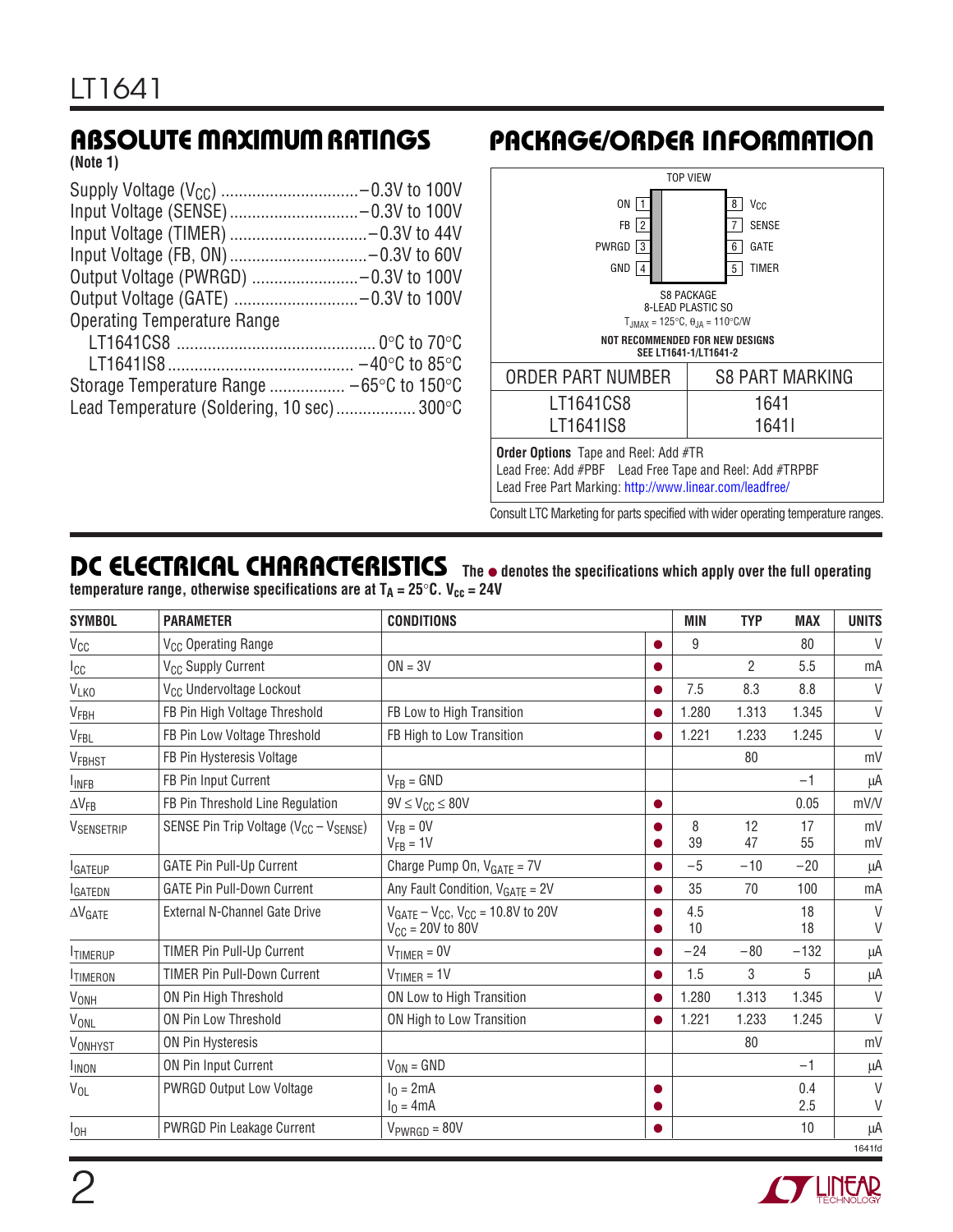# **AC ELECTRICAL CHARACTERISTICS**  $_{\text{T}_\text{A} = 25^\circ \text{C}, \text{ V}_{\text{CC}} = 24 \text{V}}$

| <b>SYMBOL</b>      | <b>PARAMETER</b>                    | <b>CONDITIONS</b> | <b>MIN</b> | <b>TYP</b> | <b>MAX</b> | <b>UNITS</b> |
|--------------------|-------------------------------------|-------------------|------------|------------|------------|--------------|
| <b>TPHLON</b>      | ON Low to GATE Low                  | Figures 1, 2      |            |            |            | μS           |
| <b>TPLHON</b>      | ON High to GATE High                | Figures 1, 2      |            | 1.7        |            | μS           |
| <sup>t</sup> PHLFB | FB Low to PWRGD Low                 | Figures 1, 3      |            | 3.2        |            | μS           |
| <b>TPLHFB</b>      | FB High to PWRGD High               | Figures 1, 3      | 1.5        |            |            | μS           |
| <b>TPHLSENSE</b>   | $(V_{CC} -$ SENSE) High to GATE Low | Figures 1, 4      | 0.5        |            |            | <b>LLS</b>   |

**Note 1:** Stresses beyond those listed under Absolute Maximum Ratings may cause permanent damage to the device. Exposure to any Absolute Maximum Rating condition for extended periods may affect device reliability and lifetime.

**Note 2:** All currents into device pins are positive; all currents out of device pins are negative. All voltages are referenced to ground unless otherwise specified.

# **TYPICAL PERFORMANCE CHARACTERISTICS**





#### **FB Pin Low Voltage Threshold vs Temperature**







**TEREAR** 





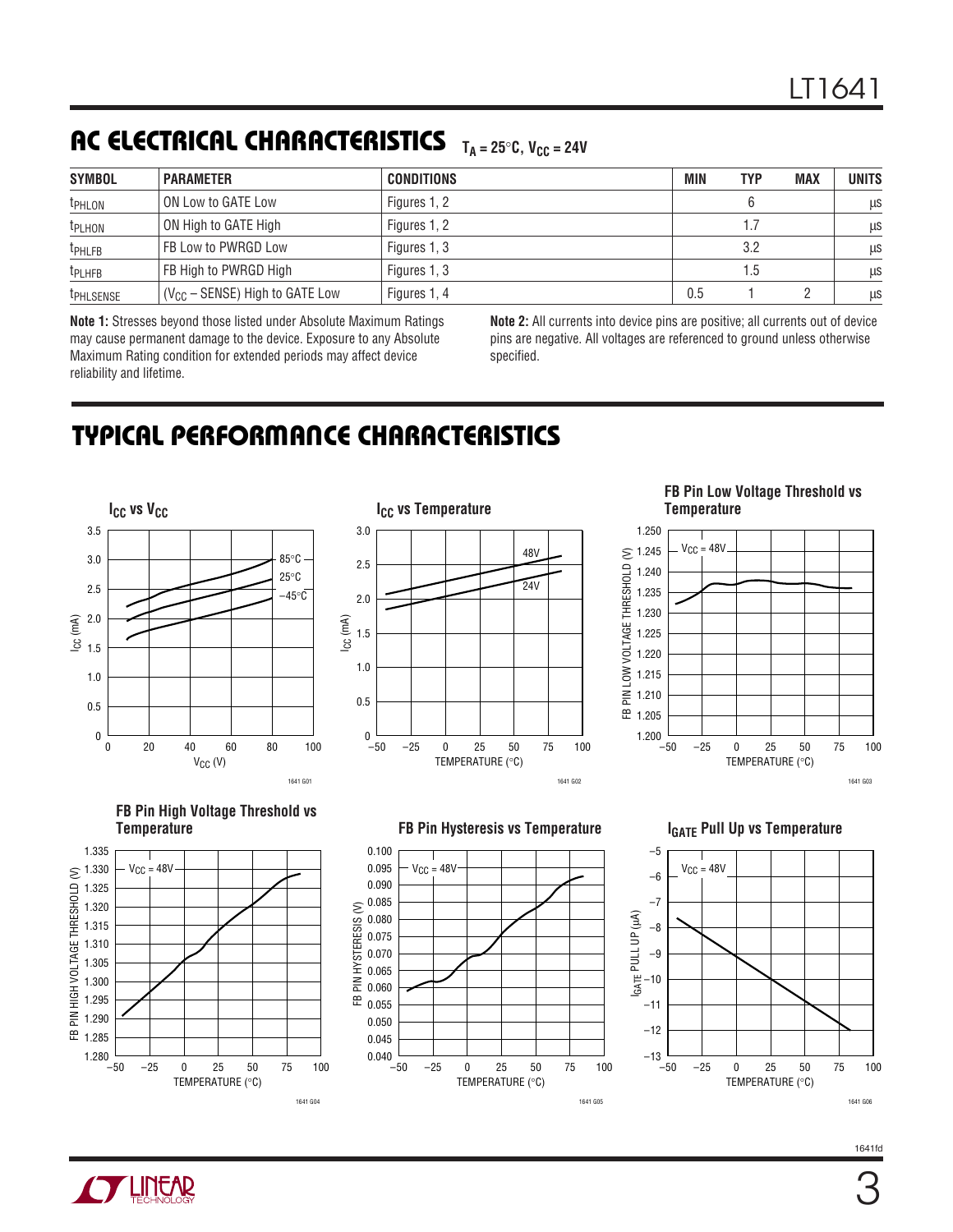# **TYPICAL PERFORMANCE CHARACTERISTICS**





**TIMER Pin Pull Up Current vs Temperature**



**TIMER Pin Pull Up Current vs V<sub>CC</sub>** 16 **TIMER PIN PULL UP CURRENT (LA)** TIMER PIN PULL UP CURRENT (µA) 14 12  $T_A = -45^{\circ}C$  $T_A = 0$ °C 10  $T_A = 25^\circ C$ 8  $T_A = 85$ °C  $6\frac{1}{10}$ 10 30 50 70 90  $V_{CC}$  (V)

TEMPERATURE (°C) –50 –25 0 25 50 75 100 ON PIN HIGH VOLTAGE THRESHOLD (V) 1641 G11 1.335 1.330 1.325 1.320 1.315 1.310 1.305 1.300 1.295 1.290  $-50$  $V_{CC} = 48V$ **ON Pin High Voltage Threshold vs Temperature**

**ON Pin Low Voltage Threshold vs Temperature**



**ON Pin Voltage Hysteresis vs**

1641 G10



**PWRGD VOUT LOW VS ILOAD** 



**SENSE Pin Regulation Voltage vs VFEEDBACK**



1641fd

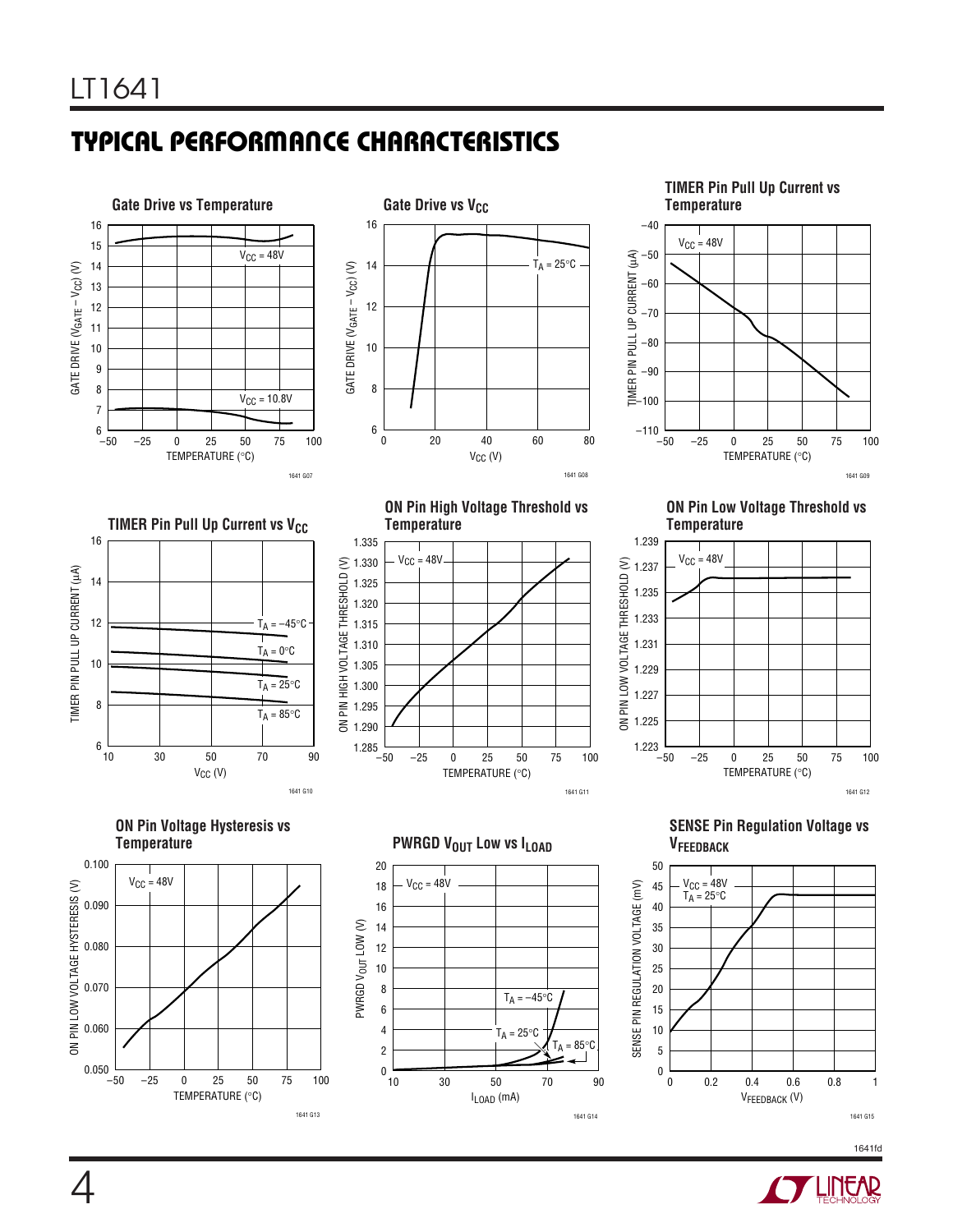### **PIN FUNCTIONS**

**ON (Pin 1):** The ON pin is used to implement undervoltage lockout. When the ON pin is pulled below the 1.233V Highto-Low threshold voltage, an undervoltage condition is detected and the GATE pin is pulled low to turn the MOSFET off. When the ON pin rises above the 1.313V Low-to-High threshold voltage, the MOSFET is turned on again.

**FB (Pin 2):** Power Good Comparator Input. It monitors the output voltage with an external resistive divider. When the voltage on the FB pin is lower than the High-to-Low threshold of 1.233V, the PWRGD pin is pulled low and released when the FB pin is pulled above the 1.313V Lowto-High threshold.

The FB pin also effects foldback current limit (see Figure 7 and related discussion).

**PWRGD (Pin 3):** Open Collector Output to GND. The PWRGD pin is pulled low whenever the voltage at the FB pin falls below the High-to-Low threshold voltage. It goes into a high impedance state when the voltage on the FB pin exceeds the Low-to-High threshold voltage. An external pull-up resistor can pull the pin to a voltage higher or lower than  $V_{CC}$ .

**GND (Pin 4):** Chip Ground.

**TIMER (Pin 5):** Timing Input. An external timing capacitor at this pin programs the maximum time the part is allowed to remain in current limit.

When the part goes into current limit, an 80 $\mu$ A pull-up current source starts to charge the timing capacitor. When the voltage on the TIMER pin reaches 1.233V, the GATE pin is pulled low; the pull-up current will be turned off and the capacitor is discharged by a 3µA pull-down current. When the TIMER pin falls below 0.5V, the GATE pin turns on once the ON pin is pulsed low. Use no less than 1.5nF for the timing capacitor, C2.

By connecting a 0.01µF capacitor from the GATE pin to the center tap of a resistive divider at the ON pin, the part automatically restarts after a current limit fault. With a short at the output, the part cycles on and off with a 3.75% on-time duty cycle.

**GATE (Pin 6):** The High Side Gate Drive for the External N-Channel. An internal charge pump guarantees at least 10V of gate drive for supply voltages above 20V and 4.5V gate drive for supply voltages between 10.8V and 20V. The rising slope of the voltage at the GATE is set by an external capacitor connected from the GATE pin to GND and an internal 10µA pull-up current source from the charge pump output.

When the current limit is reached, the GATE pin voltage will be adjusted to maintain a constant voltage across the sense resistor while the timer capacitor starts to charge. If the TIMER pin voltage exceeds 1.233V, the GATE pin will be pulled low.

The GATE pin is pulled to GND whenever the ON pin is pulled low, the  $V_{CC}$  supply voltage drops below the 8.3V undervoltage lockout threshold or the TIMER pin rises above 1.233V.

**SENSE (Pin 7):** The Current Limit Sense Pin. A sense resistor must be placed in the supply path between  $V_{CC}$ and SENSE. The current limit circuit will regulate the voltage across the sense resistor  $(V_{CC} - V_{SENSE})$  to 47mV when  $V_{FB}$  is 0.5V or higher. If  $V_{FB}$  drops below 0.5V, the voltage across the sense resistor decreases linearly and stops at 12mV when  $V_{FB}$  is 0V.

To defeat current limit, short the SENSE pin to the  $V_{CC}$  pin.

**V<sub>CC</sub>** (Pin 8): The Positive Supply Input ranges from 9V to 80V for normal operation.  $I_{CC}$  is typically 2mA. An internal undervoltage lockout circuit disables the chip for inputs less than 8.3V.

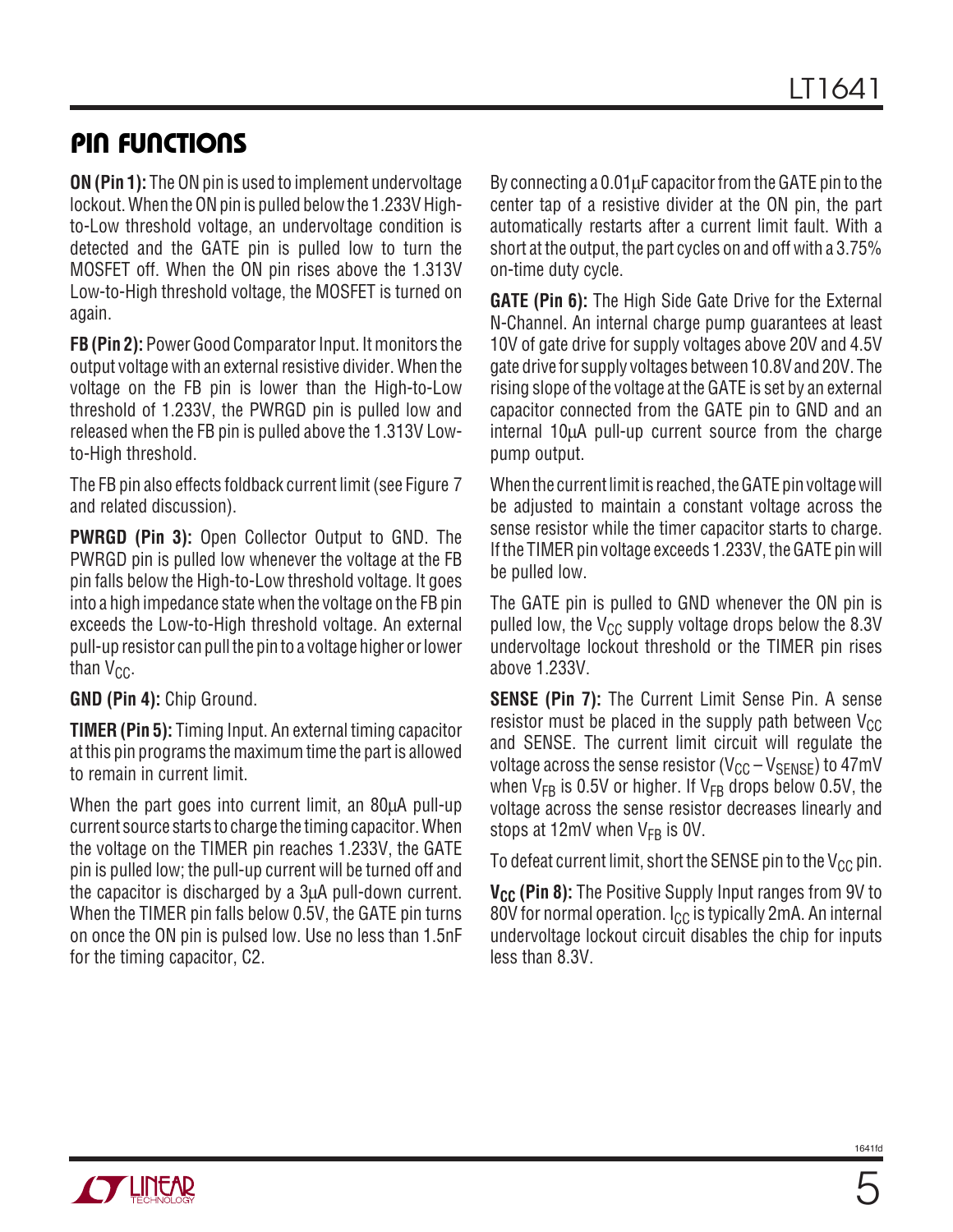# **BLOCK DIAGRAM**



**TEST CIRCUIT** 





1641fd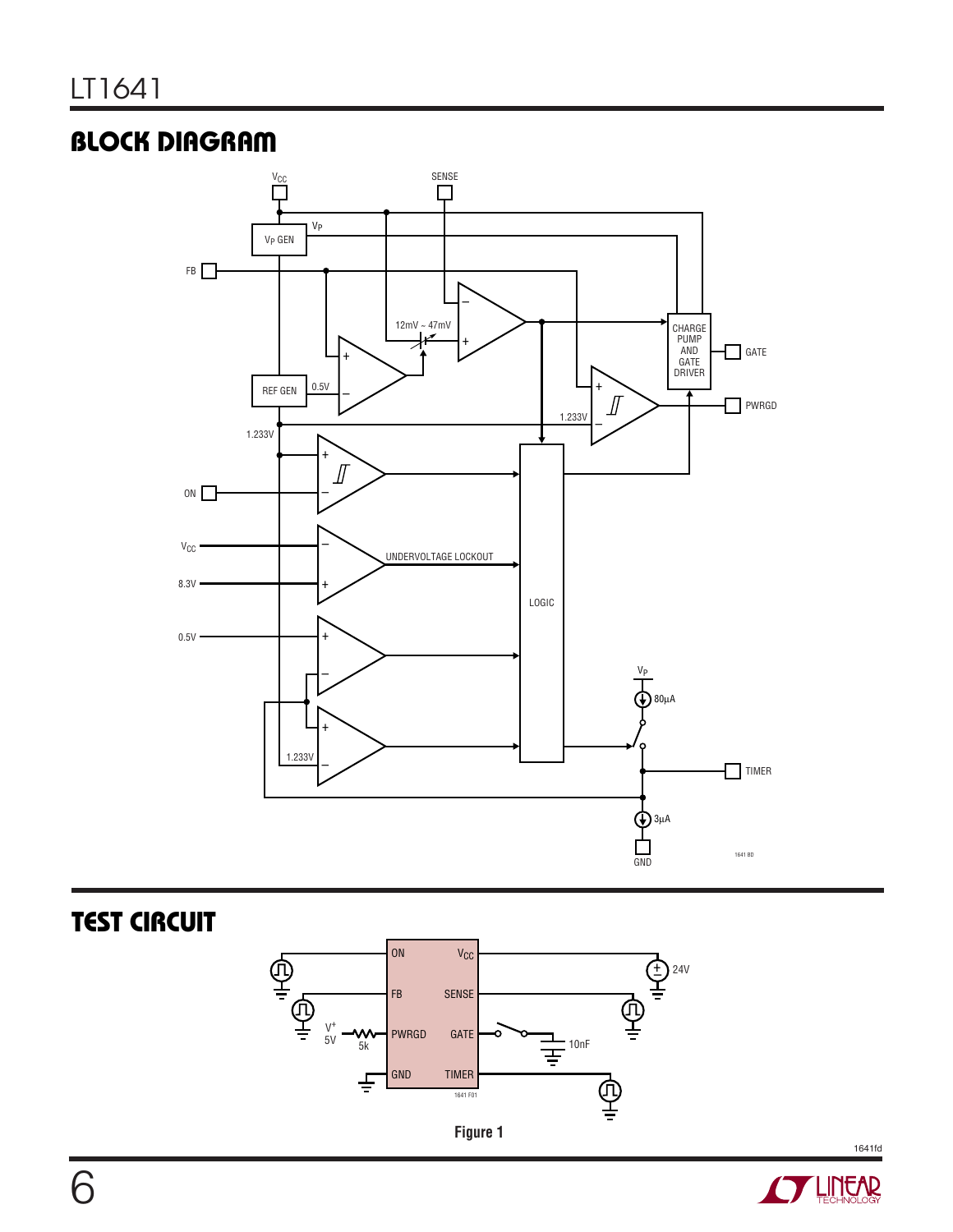### **TI I G DIAGRA S WU W**



# **APPLICATIONS INFORMATION**

### **Hot Circuit Insertion**

When circuit boards are inserted into a live backplane, the supply bypass capacitors on the boards draw high peak currents from the backplane power bus as they charge up. The transient currents can permanently damage the connector pins and glitch the system supply, causing other boards in the system to reset.

The LT1641 is designed to turn on a board's supply voltage in a controlled manner, allowing the board to be safely inserted or removed from a live backplane. The chip also provides undervoltage and overcurrent protection while a power good output signal indicates when the output supply voltage is ready.

### **Power-Up Sequence**

The power supply on a board is controlled by placing an external N-channel pass transistor (Q1) in the power path (Figure 5). Resistor  $R<sub>S</sub>$  provides current detection and capacitor C1 provides control of the GATE slew rate. Resistor R6 provides current control loop compensation while R5 prevents high frequency oscillations in Q1. Resistors R1 and R2 provide undervoltage sensing.

After the power pins first make contact, transistor Q1 is turned off. If the voltage at the ON pin exceeds the turn-on threshold voltage, the voltage on the  $V_{CC}$  pin exceeds the undervoltage lockout threshold, and the voltage on the TIMER pin is less than 1.233V, transistor Q1 will be turned on (Figure 6). The voltage at the GATE pin rises with a slope equal to 10µA/C1 and the supply inrush current is set at  $I_{INRISH} = C_1 \cdot 10 \mu A/C1$ . If the voltage across the current sense resistor  $R_S$  gets too high, the inrush current will then be limited by the internal current limit circuitry which adjusts the voltage on the GATE pin to maintain a constant voltage across the sense resistor.

Once the voltage at the output has reached its final value, as sensed by resistors R3 and R4, the PWRGD pin goes high.

### **Short-Circuit Protection**

The LT1641 features a programmable foldback current limit with an electronic circuit breaker that protects against short-circuits or excessive supply currents. The current limit is set by placing a sense resistor between  $V_{CC}$  (Pin 8) and SENSE (Pin 7).

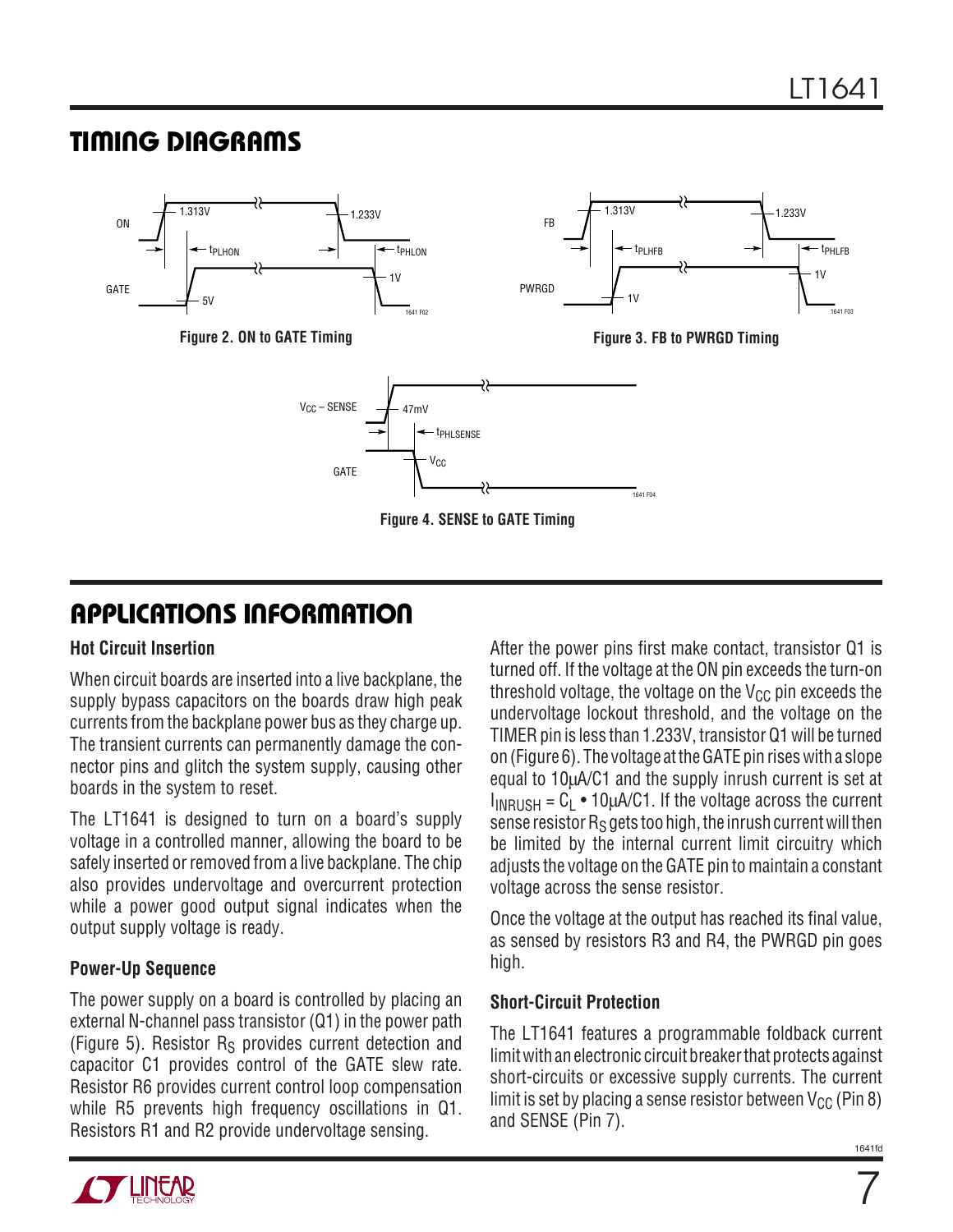# **APPLICATIONS INFORMATION**





To prevent excessive power dissipation in the pass transistor and to prevent voltage spikes on the input supply during short-circuit conditions at the output, the current folds back as a function of the output voltage, which is sensed at the FB pin (Figure 7).

When the voltage at the FB pin is 0V, the current limit circuit drives the GATE pin to force a constant 12mV drop across the sense resistor. As the output voltage at the FB pin increases, the voltage across the sense resistor increases until the FB pin reaches 0.5V, at which point the voltage across the sense resistor is held constant at 47mV.

The maximum current limit is calculated as:

### $I<sub>LIMIT</sub> = 47mV/R<sub>SENSE</sub>$

For a 0.025Ω sense resistor, the current limit is set at 1.88A and folds back to 480mA when the output is shorted to ground.

The LT1641 also features a variable overcurrent response time. The time required for the chip to regulate the GATE pin (Pin 6) voltage is a function of the voltage across the sense resistor connected between the  $V_{CC}$  pin (Pin 8) and the SENSE pin (Pin 7). The larger the voltage, the faster the gate will be regulated. Figure 8 shows the response time as a function of overdrive at the SENSE pin.

### **TIMER**

The TIMER pin (Pin 5) provides a method for programming the maximum time the chip is allowed to operate in current limit. When the current limit circuitry is not active, the TIMER pin is pulled to GND by a 3µA current source. After the current limit circuit becomes active, an 80µA pullup current source is connected to the TIMER pin and the voltage will rise with a slope equal to  $77 \mu A/C<sub>TIMER</sub>$  as long as the current limit circuit remains active. Once the desired maximum current limit time is set, the capacitor value is:  $C(nF) = 62 \cdot t(ms)$ .

If the current limit circuit turns off, the TIMER pin will be discharged to GND by the 3µA current source.

Whenever the TIMER pin reaches 1.233V, the GATE pin is immediately pulled to GND and the TIMER pin is pulled back to GND by the 3µA current source. The part is not allowed to turn on again until the voltage at the TIMER pin falls below 0.5V.

The waveform in Figure 9 shows how the output turns off following a short-circuit. The drop across the sense resistor is held at 12mV as the timer ramps up. Since the output did not rise bringing FB above 0.5V, the circuit turns off.



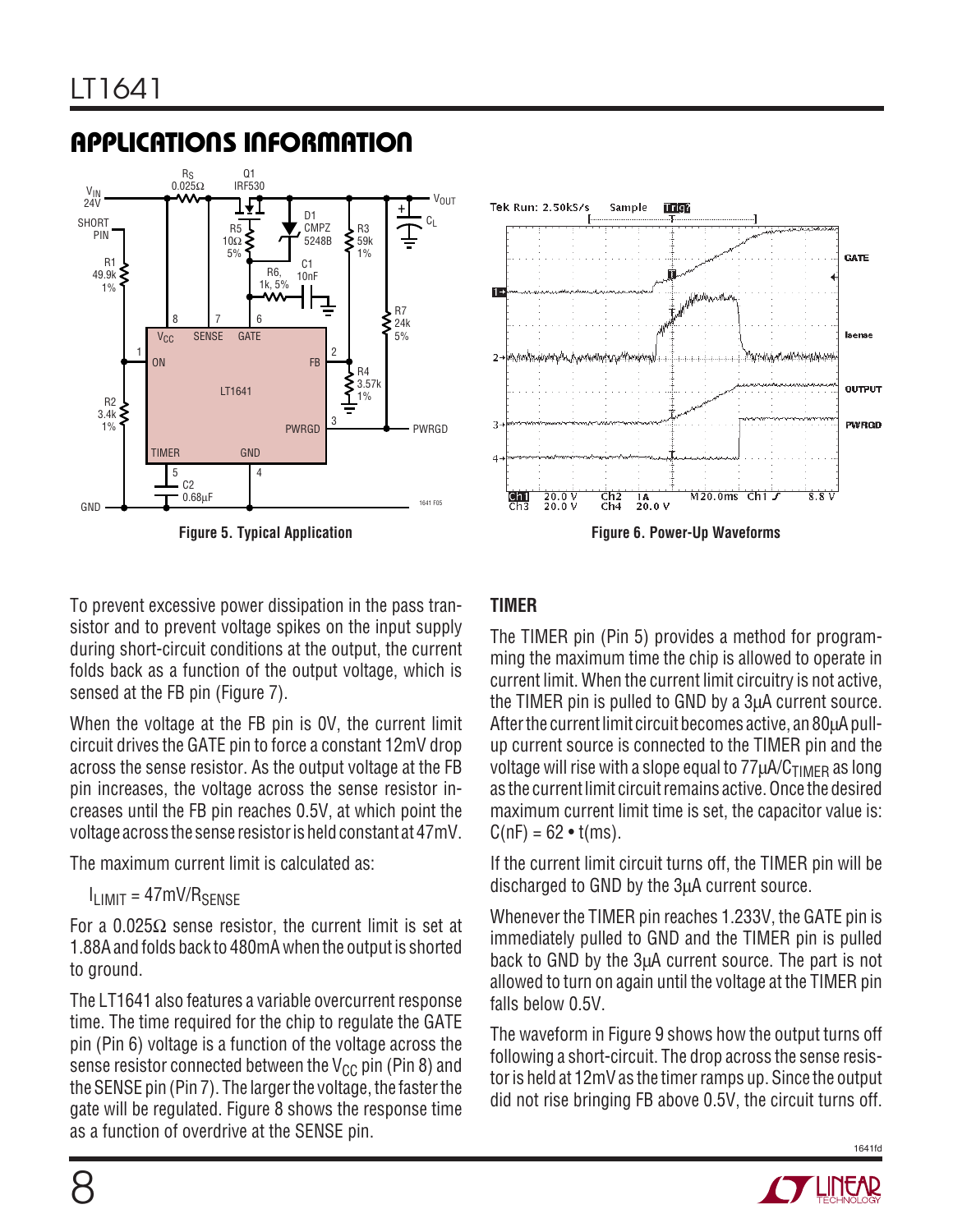### **APPLICATIONS INFORMATION**



**Figure 7. Current Limit Sense Voltage vs Feedback Pin Voltage**

### **Automatic Restart**

To force the LT1641 to automatically restart after an overcurrent fault, the bottom plate of capacitor C1 can be tied back to the ON pin (Figure 10).

When an overcurrent condition occurs, the GATE pin is driven to maintain a constant voltage across the sense resistor. The capacitor C2 at the TIMER pin will begin to charge. When the voltage at the TIMER pin reaches 1.233V, the GATE pin is immediately pulled to GND and transistor Q1 turns off. Capacitor C1 momentarily pulses the ON pin low and allows the part to turn off. When the voltage at the TIMER pin ramps back down to 0.5V, the LT1641 turns on again. If the short-circuit condition at the output still exists, the cycle will repeat itself indefinitely with a 3.75% on-time duty cycle which prevents Q1 from overheating. The waveforms are shown in Figure 11.

### **Undervoltage and Overvoltage Detection**

The ON pin can be used to detect an undervoltage condition at the power supply input. The ON pin is internally connected to an analog comparator with 80mV of hysteresis. If the ON pin falls below its threshold voltage (1.233V), the GATE pin is pulled low and is held low until ON is high again.

Figure 12 shows an overvoltage detection circuit. When the input voltage exceeds the Zener diode's breakdown voltage, D2 turns on and starts to pull the TIMER pin high. After the TIMER pin is pulled higher than 1.233V, the fault latch is set and the GATE pin is pulled to GND immediately,



**Figure 8. Response Time to Overcurrent**

turning off transistor Q1. The waveforms are shown in Figure 13. Operation is restored either by interrupting power or by pulsing ON low.

### **Power Good Detection**

The LT1641 includes a comparator for monitoring the output voltage. The noninverting input (FB pin) is compared against an internal 1.233V precision reference and exhibits 80mV hysteresis. The comparator's output (PWRGD pin) is an open collector capable of operating from a pull-up as high as 100V.

The PWRGD pin can be used to directly enable/disable a power module with an active high enable input. Figure 14 shows how to use the PWRGD pin to control an active low enable input power module. Signal inversion is accomplished by transistor Q2 and R7.

### **Supply Transient Protection**

The LT1641 is 100% tested and guaranteed to be safe from damage with supply voltages up to 100V. However, spikes above 100V may damage the part. During a shortcircuit condition, the large change in currents flowing through the power supply traces can cause inductive voltage spikes which could exceed 100V. To minimize the spikes, the power trace parasitic inductance should be minimized by using wider traces or heavier trace plating and a surge suppressor placed between  $V_{CC}$  and GND.

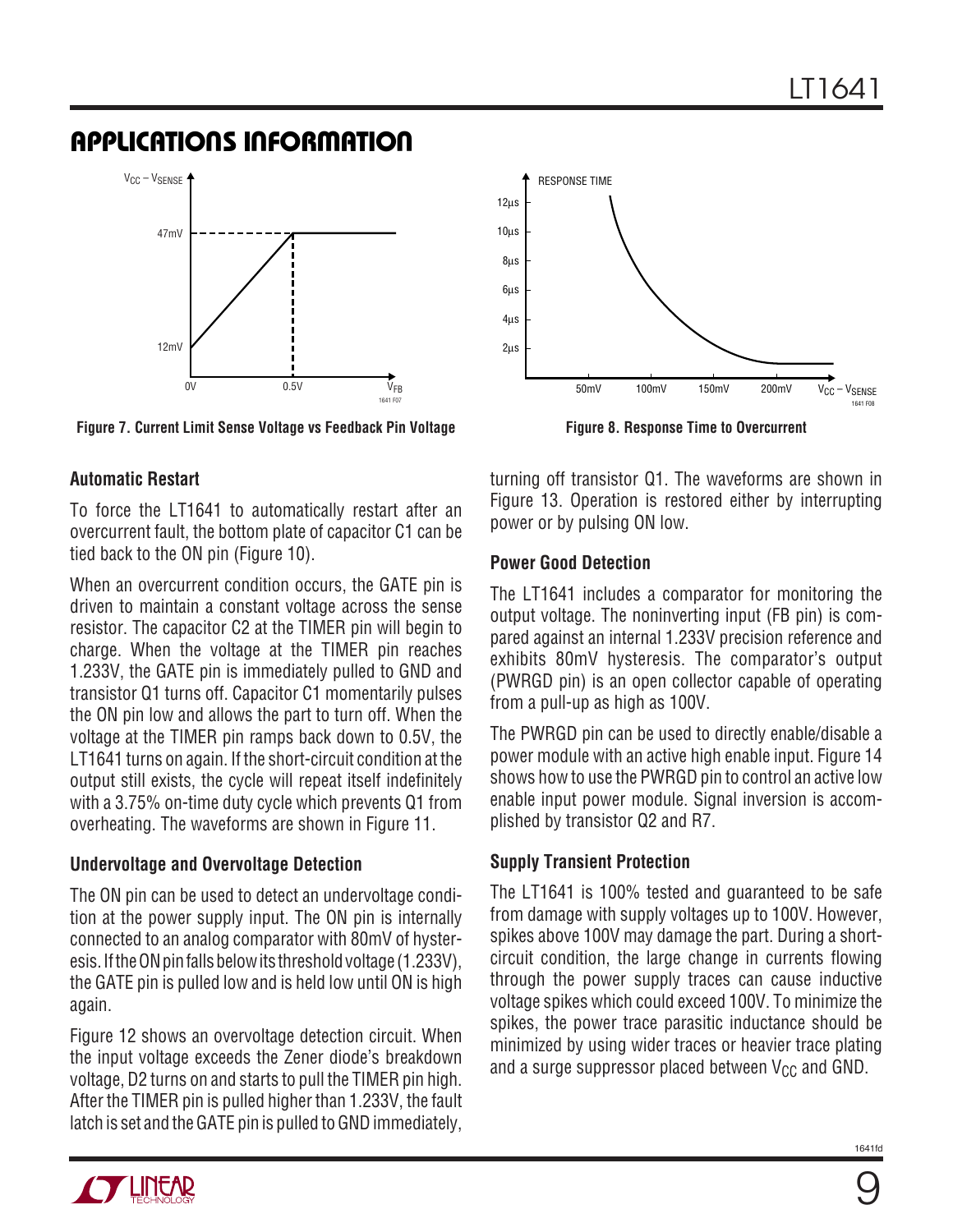



**Figure 11. Automatic Restart Waveforms**



**Figure 10. Automatic Restart Application**



**Figure 12. Overvoltage Detection**

### **GATE Pin Voltage**

A curve of gate drive vs  $V_{CC}$  is shown in Figure 15. The GATE pin is clamped to a maximum voltage of 18V above the input voltage. At minimum input supply voltage of 9V, the minimum gate drive voltage is 4.5V. When the input supply voltage is higher than 20V, the gate drive voltage is

at least 10V and a regular N-FET can be used. In applications ranges 9V to 24V range, a logic level N-FET must be used with a proper protection Zener diode between its gate and source (as D1 shown is Figure 5).



1641fd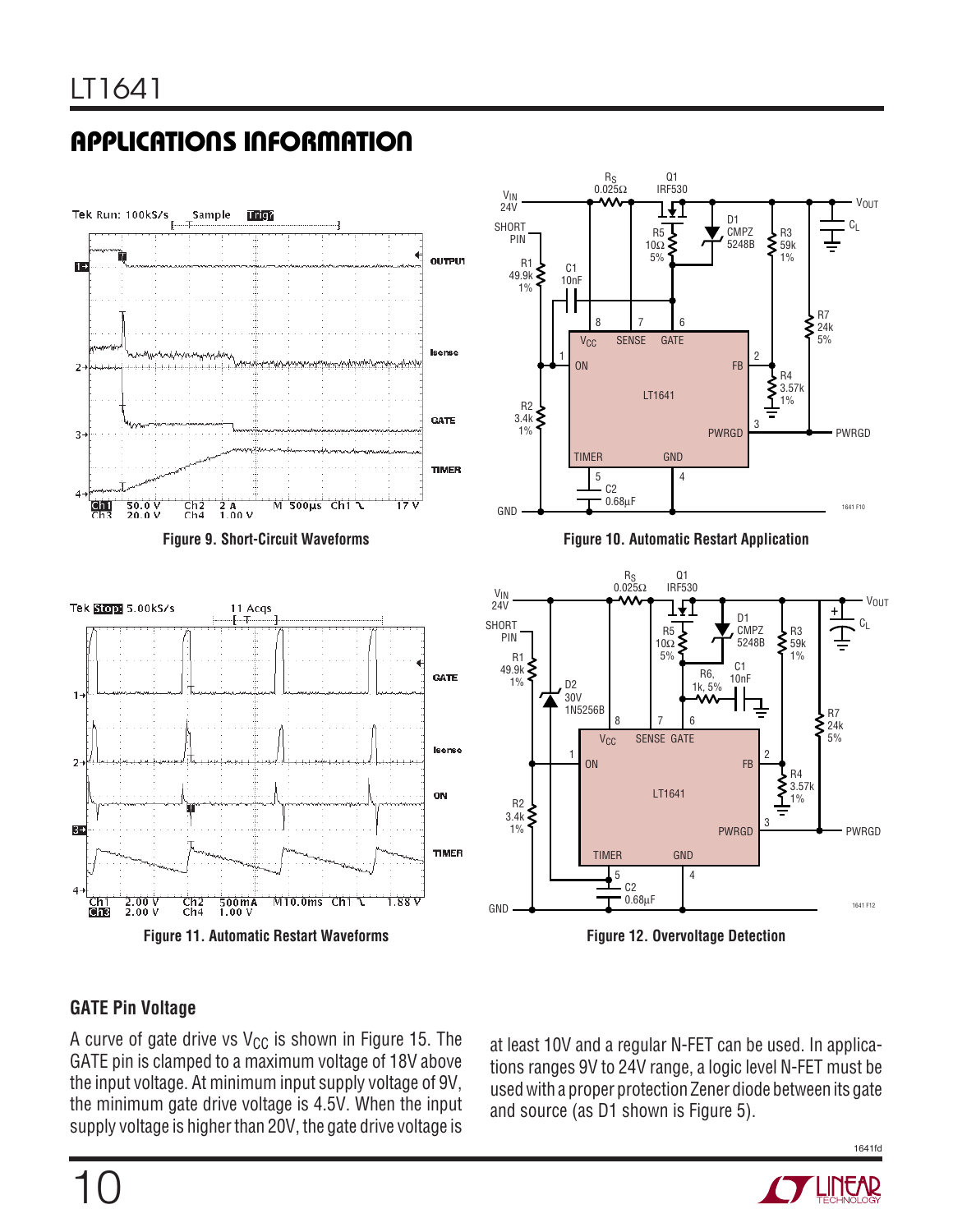# **APPLICATIONS INFORMATION**

### **Layout Considerations**

To achieve accurate current sensing, a Kelvin connection is recommended. The minimum trace width for 1oz copper foil is 0.02" per amp to make sure the trace stays at a reasonable temperature. 0.03" per amp or wider is recommended. Note that 1oz copper exhibits a sheet resistance of about 530μ $\Omega$  . Small resistances add up quickly in

high current applications. To make the system immune to noise, the resistor divider to the ON pin needs to be close to the chip and keep traces to  $V_{CC}$  and GND short. A 0.1 $\mu$ F capacitor from the ON pin to GND also helps reject induced noise. Figure 16 shows a layout that addresses these issues.







**Figure 15. Gate Drive vs Supply Voltage Figure 16. Recommended Layout for R1, R2 and RS**

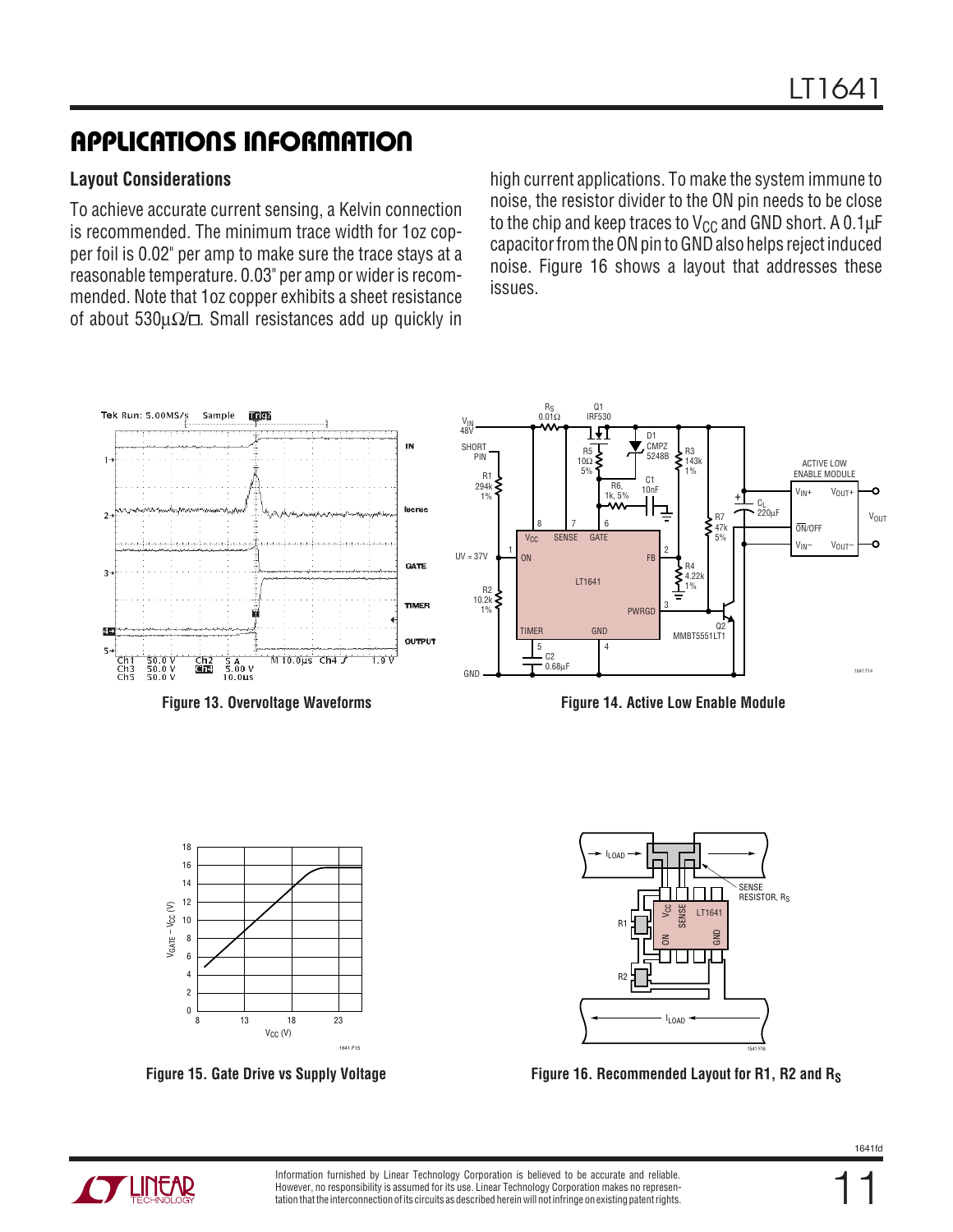### **PACKAGE DESCRIPTION**



### **RELATED PARTS**

| <b>PART NUMBER</b> | <b>DESCRIPTION</b>                          | <b>COMMENTS</b>                                           |
|--------------------|---------------------------------------------|-----------------------------------------------------------|
| LT1640A            | Negative High Voltage Hot Swap Controller   | Operates from $-10V$ to $-80V$                            |
| LTC1421            | Dual Channel Hot Swap Controller            | Operates Two Supplies from 3V to 12V and a Third to -12V  |
| LTC1422            | High Side Drive Hot Swap Controller in SO-8 | System Reset Output with Programmable Delay               |
| LT1641-1/LT1641-2  | Positive High Voltage Hot Swap Controller   | Pin Compatible for Latched Mode Operation/Automatic Retry |
| LTC1642            | Fault Protected Hot Swap Controller         | Operates from 3V to 16.5V, Handles Surges to 33V          |
| LTC1643            | PCI Hot Swap Controller                     | 3.3V, 5V, 12V, -12V Supplies for PCI Bus                  |
| LT4250             | Negative 48V Hot Swap Controller            | Active Current Limiting for Supplies from -20V to -80V    |